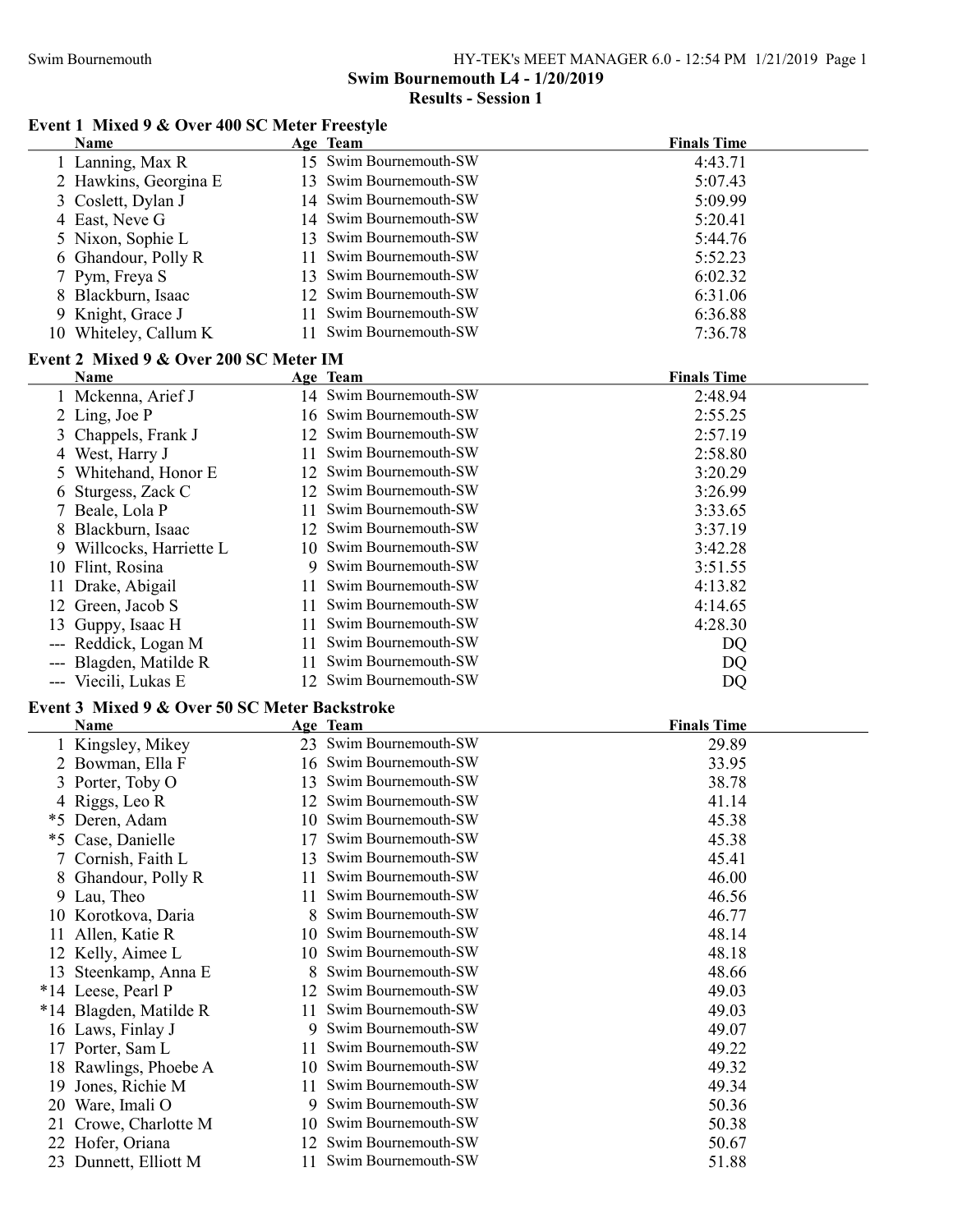Swim Bournemouth L4 - 1/20/2019

## Results - Session 1

### (Event 3 Mixed 9 & Over 50 SC Meter Backstroke)

|    | <b>Name</b>                                     |     | Age Team               | <b>Finals Time</b> |
|----|-------------------------------------------------|-----|------------------------|--------------------|
|    | 24 Beale, Lexi P                                |     | 9 Swim Bournemouth-SW  | 52.03              |
|    | 25 Whiteley, Callum K                           | 11. | Swim Bournemouth-SW    | 52.55              |
|    | 26 Crowe, Scarlett I                            | 9   | Swim Bournemouth-SW    | 52.82              |
|    | 27 Ware, Mya A                                  |     | Swim Bournemouth-SW    | 54.06              |
|    | 28 Haynes, Isabella                             | П   | Swim Bournemouth-SW    | 55.47              |
| 29 | Green, Jacob S                                  | 11  | Swim Bournemouth-SW    | 56.12              |
|    | 30 Ball, Myles M                                | 9   | Swim Bournemouth-SW    | 56.21              |
| 31 | Guppy, Isaac H                                  | 11  | Swim Bournemouth-SW    | 56.40              |
|    | 32 Sturgess, Zack C                             |     | 12 Swim Bournemouth-SW | 57.00              |
|    | 33 Barnes, Tom L                                |     | 9 Swim Bournemouth-SW  | 57.22              |
|    | 34 Amat, Luca N                                 | 9   | Swim Bournemouth-SW    | 57.86              |
|    | 35 Drake, Abigail                               | 11  | Swim Bournemouth-SW    | 58.51              |
|    | 36 Reddick, Logan M                             | 11. | Swim Bournemouth-SW    | 58.99              |
|    | 37 Whiteley, Ella                               | 8   | Swim Bournemouth-SW    | 1:01.79            |
|    | 38 Faizuljan, Rania                             | 9   | Swim Bournemouth-SW    | 1:05.50            |
|    | 39 Guppy, Eliza A                               | 8   | Swim Bournemouth-SW    | 1:09.09            |
|    | 40 LI, Joey Z                                   | 8   | Swim Bournemouth-SW    | 1:09.84            |
|    | --- Hourigan, Gracie L                          | 9   | Swim Bournemouth-SW    | DQ                 |
|    | --- Pickering, Hannah G                         | 11  | Swim Bournemouth-SW    | DQ                 |
|    | --- Steenkamp, Peter                            | 10  | Swim Bournemouth-SW    | DQ                 |
|    | --- Perks, Tyler E                              |     | 10 Swim Bournemouth-SW | DQ                 |
|    | Event 4 Mixed 9 & Over 50 SC Meter Breaststroke |     |                        |                    |
|    | Name                                            |     | Age Team               | <b>Finals Time</b> |
|    | 1 Kingsley, Mikey                               |     | 23 Swim Bournemouth-SW | 35.76              |
|    | 2 Bowman, Ella F                                |     | 16 Swim Bournemouth-SW | 38.77              |
| 3  | Nettley, Denise M                               | 15  | Swim Bournemouth-SW    | 43.43              |
| 4  | Cornish, Faith L                                | 13  | Swim Bournemouth-SW    | 50.88              |
|    | 5 Leese, Pearl P                                | 12  | Swim Bournemouth-SW    | 51.85              |
| 6  | Tamagna, Luca E                                 | 11  | Swim Bournemouth-SW    | 52.35              |
| 7. | Allen, Katie R                                  | 10  | Swim Bournemouth-SW    | 54.59              |
|    | 8 Korotkova, Daria                              | 8   | Swim Bournemouth-SW    | 54.66              |
|    | *9 Viecili, Lukas E                             | 12  | Swim Bournemouth-SW    | 55.18              |
|    | *9 Porter, Sam L                                | 11  | Swim Bournemouth-SW    | 55.18              |
|    | 11 Lau, Theo                                    | 11  | Swim Bournemouth-SW    | 55.81              |
|    | 12 Jones, Richie M                              | 11  | Swim Bournemouth-SW    | 55.89              |
|    | 13 Pickering, Hannah G                          |     | 11 Swim Bournemouth-SW | 56.50              |
|    | 14 Blagden, Matilde R                           | 11  | Swim Bournemouth-SW    | 57.28              |
|    | 15 Dunnett, Elliott M                           | 11  | Swim Bournemouth-SW    | 59.02              |
|    | 16 Whiteley, Callum K                           | 11  | Swim Bournemouth-SW    | 59.23              |
|    | 17 Leese, Opal                                  | 10  | Swim Bournemouth-SW    | 59.64              |
|    | 18 Laws, Finlay J                               | 9   | Swim Bournemouth-SW    | 59.87              |
| 19 | Hofer, Oriana                                   | 12  | Swim Bournemouth-SW    | 1:00.27            |
| 20 | Ware, Imali O                                   | 9   | Swim Bournemouth-SW    | 1:00.62            |
| 21 | Ware, Mya A                                     | 9   | Swim Bournemouth-SW    | 1:01.47            |
|    | 22 Rawlings, Phoebe A                           | 10  | Swim Bournemouth-SW    | 1:02.03            |
| 23 | Crowe, Charlotte M                              | 10  | Swim Bournemouth-SW    | 1:03.18            |
|    | 24 Beale, Lexi P                                | 9   | Swim Bournemouth-SW    | 1:03.40            |
|    | 25 Kelly, Aimee L                               | 10  | Swim Bournemouth-SW    | 1:04.62            |
|    | 26 Green, Jacob S                               | 11  | Swim Bournemouth-SW    | 1:05.03            |
| 27 | Drake, Abigail                                  | 11  | Swim Bournemouth-SW    | 1:05.81            |
| 28 | O'Callaghan, Grace E                            | 11  | Swim Bournemouth-SW    | 1:06.09            |
| 29 | Barnes, Tom L                                   | 9   | Swim Bournemouth-SW    | 1:06.59            |
| 30 | Guppy, Isaac H                                  | 11  | Swim Bournemouth-SW    | 1:08.08            |
| 31 | Whiteley, Ella                                  | 8   | Swim Bournemouth-SW    | 1:10.48            |
|    | 32 Perks, Tyler E                               | 10  | Swim Bournemouth-SW    | 1:11.90            |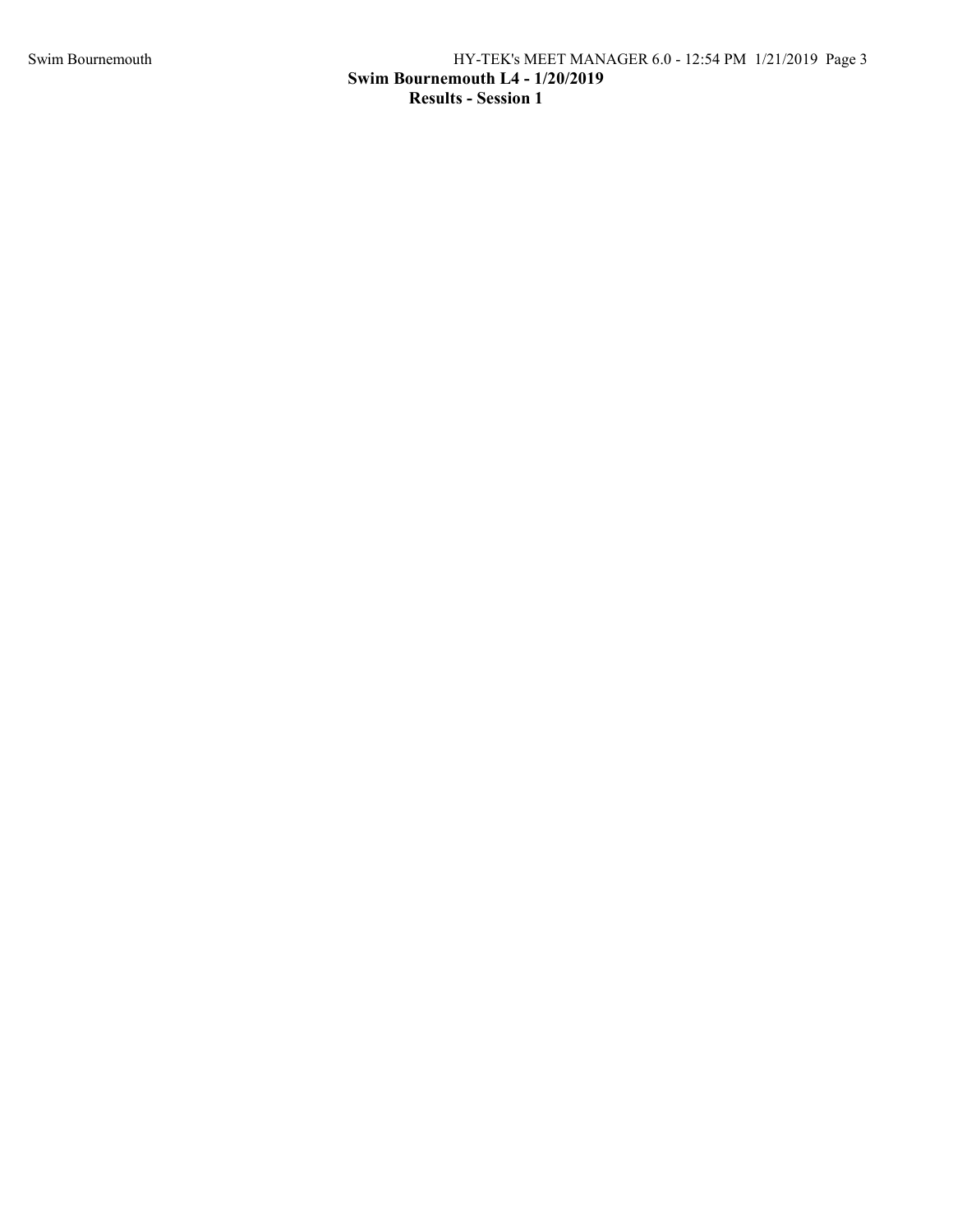Swim Bournemouth HY-TEK's MEET MANAGER 6.0 - 12:54 PM 1/21/2019 Page 4

Swim Bournemouth L4 - 1/20/2019

Results - Session 1

## (Event 4 Mixed 9 & Over 50 SC Meter Breaststroke)

|    | <b>Name</b>                                   |    | Age Team                                   | <b>Finals Time</b> |
|----|-----------------------------------------------|----|--------------------------------------------|--------------------|
|    | 33 Ball, Myles M                              |    | 9 Swim Bournemouth-SW                      | 1:13.81            |
|    | 34 Faizuljan, Rania                           |    | 9 Swim Bournemouth-SW                      | 1:13.84            |
|    | 35 Reddick, Logan M                           | 11 | Swim Bournemouth-SW                        | 1:19.22            |
|    | 36 Hourigan, Gracie L                         |    | 9 Swim Bournemouth-SW                      | 1:22.82            |
|    | --- Amat, Luca N                              | 9  | Swim Bournemouth-SW                        | DQ                 |
|    | --- Guppy, Eliza A                            | 8  | Swim Bournemouth-SW                        | DQ                 |
|    | $-LI$ , Joey Z                                | 8  | Swim Bournemouth-SW                        | DQ                 |
|    | Event 5 Mixed 11 & Over 400 SC Meter IM       |    |                                            |                    |
|    | Name                                          |    | Age Team                                   | <b>Finals Time</b> |
|    | 1 Pardy, Finn O                               |    | 15 Swim Bournemouth-SW                     | 5:36.65            |
|    | 2 Nettley, Denise M                           |    | 15 Swim Bournemouth-SW                     | 5:54.91            |
|    |                                               |    | 14 Swim Bournemouth-SW                     | 5:55.82            |
|    | 3 Coslett, Dylan J                            | 11 | Swim Bournemouth-SW                        | 6:03.53            |
|    | 4 Young, Hugo W                               |    | 12 Swim Bournemouth-SW                     | 6:09.38            |
|    | 5 Willcocks, Cameron J                        |    | 12 Swim Bournemouth-SW                     |                    |
|    | 6 Barratt, Minnie                             |    | 12 Swim Bournemouth-SW                     | 6:10.25            |
|    | 7 Hourigan, Eva S                             |    | 13 Swim Bournemouth-SW                     | 6:11.31            |
|    | Hawkins, Georgina E                           |    | Swim Bournemouth-SW                        | 6:12.09            |
|    | 9 West, Harry J                               | 11 |                                            | 6:18.92            |
| 10 | Singh, Arohi                                  | 13 | Swim Bournemouth-SW<br>Swim Bournemouth-SW | 6:25.10            |
| 11 | Dalkin, Mia L                                 | 12 |                                            | 6:33.53            |
|    | 12 Pym, Freya S                               | 13 | Swim Bournemouth-SW                        | 6:56.41            |
|    | --- Sahloul, Fares                            | 13 | Swim Bournemouth-SW                        | DQ                 |
|    | --- Blackburn, Isaac                          | 12 | Swim Bournemouth-SW                        | DQ                 |
|    | --- Chamberlain, Sam                          |    | 12 Swim Bournemouth-SW                     | DQ                 |
|    | Event 6 Mixed 9 & Over 200 SC Meter Freestyle |    |                                            |                    |
|    | <b>Name</b>                                   |    | Age Team                                   | <b>Finals Time</b> |
|    | 1 Ling, Joe P                                 |    | 16 Swim Bournemouth-SW                     | 2:34.13            |
|    | 2 O'Kelly, Tahlia F                           |    | 13 Swim Bournemouth-SW                     | 2:40.98            |
| 3  | Long, Millie L                                |    | 13 Swim Bournemouth-SW                     | 2:42.69            |
|    | 4 Riggs, Leo R                                |    | 12 Swim Bournemouth-SW                     | 2:49.19            |
| 5  | Sturgess, Zack C                              | 12 | Swim Bournemouth-SW                        | 3:01.25            |
|    | 6 Chappell, Jemima C                          | 12 | Swim Bournemouth-SW                        | 3:03.24            |
|    | Cornish, Faith L                              | 13 | Swim Bournemouth-SW                        | 3:04.53            |
| 8  | Blackburn, Isaac                              | 12 | Swim Bournemouth-SW                        | 3:09.07            |
|    | 9 Munro, Blossom L                            |    | 10 Swim Bournemouth-SW                     | 3:09.64            |
|    | 10 Fothergill, Grace F                        | 13 | Swim Bournemouth-SW                        | 3:12.09            |
|    | Blagden, Matilde R                            | 11 | Swim Bournemouth-SW                        | 3:17.72            |
|    | 12 Kelly, Aimee L                             | 10 | Swim Bournemouth-SW                        | 3:21.39            |
|    | 13 Flint, Rosina                              | 9  | Swim Bournemouth-SW                        | 3:26.03            |
|    | 14 Allen, Katie R                             | 10 | Swim Bournemouth-SW                        | 3:26.15            |
|    | 15 Hofer, Oriana                              | 12 | Swim Bournemouth-SW                        | 3:26.91            |
|    | 16 Jones, Richie M                            | 11 | Swim Bournemouth-SW                        | 3:27.39            |
| 17 | Crowe, Scarlett I                             | 9  | Swim Bournemouth-SW                        | 3:30.71            |
|    | 18 Viecili, Lukas E                           | 12 | Swim Bournemouth-SW                        | 3:37.17            |
|    | 19 Ware, Mya A                                | 9  | Swim Bournemouth-SW                        | 3:38.09            |
|    | 20 Ware, Imali O                              | 9  | Swim Bournemouth-SW                        | 3:39.51            |
| 21 | Drake, Abigail                                | П  | Swim Bournemouth-SW                        | 3:44.06            |
| 22 | Green, Jacob S                                | 11 | Swim Bournemouth-SW                        | 3:59.79            |
|    | 23 Laws, Finlay J                             | 9  | Swim Bournemouth-SW                        | 4:00.31            |
|    | 24 Reddick, Logan M                           | 11 | Swim Bournemouth-SW                        | 4:29.54            |
|    | Event 7 Mixed 9 & Over 100 SC Meter IM        |    |                                            |                    |
|    | Name                                          |    | Age Team                                   | <b>Finals Time</b> |
|    | 1 Ling, Joe P                                 |    | 16 Swim Bournemouth-SW                     | 1:22.03            |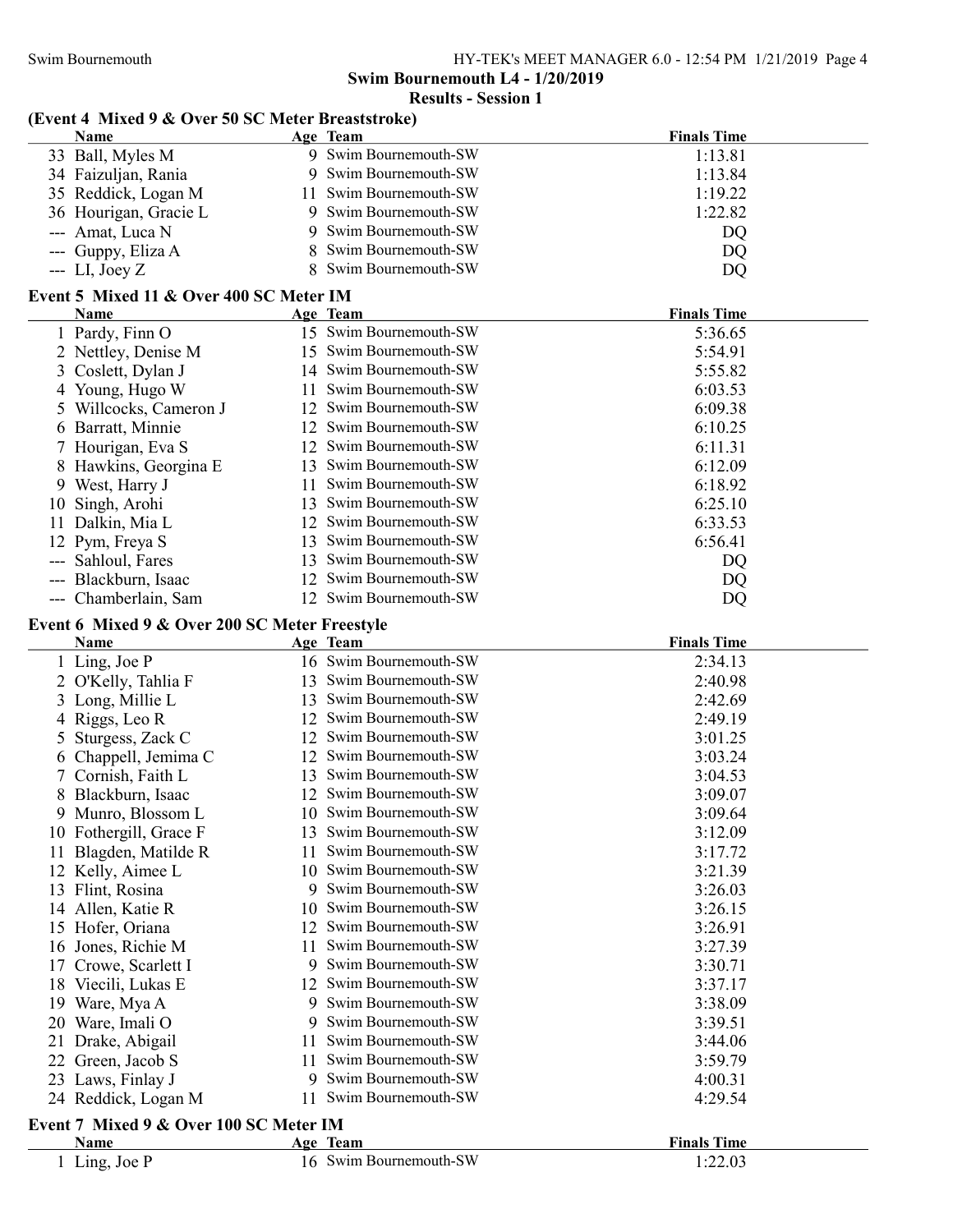#### Swim Bournemouth HY-TEK's MEET MANAGER 6.0 - 12:54 PM 1/21/2019 Page 5

Swim Bournemouth L4 - 1/20/2019

#### Results - Session 1

#### (Event 7 Mixed 9 & Over 100 SC Meter IM)

|                | Name                                         |     | Age Team               | <b>Finals Time</b> |
|----------------|----------------------------------------------|-----|------------------------|--------------------|
|                | 2 Riggs, Leo R                               |     | 12 Swim Bournemouth-SW | 1:31.07            |
| 3              | Ghandour, Polly R                            | 11  | Swim Bournemouth-SW    | 1:32.63            |
| $\overline{4}$ | Chappell, Jemima C                           |     | 12 Swim Bournemouth-SW | 1:33.82            |
| Ć              | Sturgess, Zack C                             |     | 12 Swim Bournemouth-SW | 1:38.62            |
|                | 6 Beale, Lola P                              | 11. | Swim Bournemouth-SW    | 1:39.55            |
|                | 7 Deren, Adam                                |     | 10 Swim Bournemouth-SW | 1:41.88            |
| 8              | Tamagna, Luca E                              | 11. | Swim Bournemouth-SW    | 1:42.48            |
| 9              | Allen, Katie R                               |     | 10 Swim Bournemouth-SW | 1:46.43            |
| 10             | Blagden, Matilde R                           | 11. | Swim Bournemouth-SW    | 1:47.03            |
|                | 11 Porter, Sam L                             | 11  | Swim Bournemouth-SW    | 1:47.18            |
|                | 12 Pickering, Hannah G                       |     | 11 Swim Bournemouth-SW | 1:47.68            |
|                | 13 Kelly, Aimee L                            |     | 10 Swim Bournemouth-SW | 1:55.09            |
|                | 14 Hofer, Oriana                             |     | 12 Swim Bournemouth-SW | 1:56.58            |
|                | 15 Whiteley, Callum K                        | 11  | Swim Bournemouth-SW    | 1:58.32            |
|                | 16 Drake, Abigail                            |     | 11 Swim Bournemouth-SW | 1:58.93            |
|                | 17 Crowe, Charlotte M                        |     | 10 Swim Bournemouth-SW | 2:02.06            |
|                | 18 Laws, Finlay J                            |     | 9 Swim Bournemouth-SW  | 2:04.40            |
|                | 19 Green, Jacob S                            | 11  | Swim Bournemouth-SW    | 2:05.16            |
|                | 20 O'Callaghan, Grace E                      |     | 11 Swim Bournemouth-SW | 2:07.27            |
|                | 21 Guppy, Isaac H                            | 11  | Swim Bournemouth-SW    | 2:13.95            |
|                | --- Flint, Rosina                            |     | 9 Swim Bournemouth-SW  | DQ                 |
|                |                                              | 11  | Swim Bournemouth-SW    |                    |
|                | --- Reddick, Logan M<br>--- Munro, Blossom L |     | 10 Swim Bournemouth-SW | DQ                 |
|                |                                              | 9   | Swim Bournemouth-SW    | DQ                 |
|                | --- Beale, Lexi P                            |     |                        | DQ                 |
|                | Event 8 Mixed 9 & Over 50 SC Meter Butterfly |     |                        |                    |
|                | Name                                         |     | Age Team               | <b>Finals Time</b> |
|                | 1 Kingsley, Mikey                            |     | 23 Swim Bournemouth-SW | 27.96              |
|                | 2 Bowman, Ella F                             |     | 16 Swim Bournemouth-SW | 33.59              |
|                | 3 Dawson, Elizabeth M                        |     | 12 Swim Bournemouth-SW | 36.73              |
|                | 4 Long, Millie L                             |     | 13 Swim Bournemouth-SW | 43.12              |
|                | 5 Beale, Lola P                              | 11  | Swim Bournemouth-SW    | 43.90              |
|                | 6 Sturgess, Zack C                           |     | 12 Swim Bournemouth-SW | 44.87              |
|                | 7 Viecili, Lukas E                           |     | 12 Swim Bournemouth-SW | 46.48              |
|                | 8 Korotkova, Daria                           | 8   | Swim Bournemouth-SW    | 47.70              |
|                | 9 Deren, Adam                                |     | 10 Swim Bournemouth-SW | 48.32              |
|                | 10 Ghandour, Polly R                         |     | 11 Swim Bournemouth-SW | 50.59              |
|                | 11 Dunnett, Elliott M                        | 11  | Swim Bournemouth-SW    | 51.36              |
|                | 12 Porter, Sam L                             | 11  | Swim Bournemouth-SW    | 51.70              |
| 13             | Allen, Katie R                               |     | 10 Swim Bournemouth-SW | 53.41              |
| 14             | Crowe, Scarlett I                            | 9   | Swim Bournemouth-SW    | 56.33              |
| 15             | Steenkamp, Peter                             |     | 10 Swim Bournemouth-SW | 58.04              |
|                | 16 Jones, Richie M                           | 11  | Swim Bournemouth-SW    | 58.25              |
| 17             | Steenkamp, Anna E                            | 8   | Swim Bournemouth-SW    | 1:00.75            |
|                | 18 Drake, Abigail                            | 11  | Swim Bournemouth-SW    | 1:02.03            |
|                | 19 Pickering, Hannah G                       | 11  | Swim Bournemouth-SW    | 1:03.54            |
| 20             | Crowe, Charlotte M                           | 10  | Swim Bournemouth-SW    | 1:03.69            |
| 21             | Ware, Mya A                                  | 9   | Swim Bournemouth-SW    | 1:03.71            |
|                | 22 Ware, Imali O                             | 9   | Swim Bournemouth-SW    | 1:03.89            |
| 23             | Green, Jacob S                               | 11  | Swim Bournemouth-SW    | 1:03.98            |
|                | 24 Whiteley, Callum K                        | 11  | Swim Bournemouth-SW    | 1:05.50            |
|                | 25 Laws, Finlay J                            | 9   | Swim Bournemouth-SW    | 1:07.50            |
|                | 26 Amat, Luca N                              | 9   | Swim Bournemouth-SW    | 1:08.16            |
|                | 27 Perks, Tyler E                            | 10  | Swim Bournemouth-SW    | 1:10.03            |
| 28             | Reddick, Logan M                             | 11  | Swim Bournemouth-SW    | 1:10.31            |
|                | 29 Guppy, Isaac H                            | 11  | Swim Bournemouth-SW    | 1:10.77            |